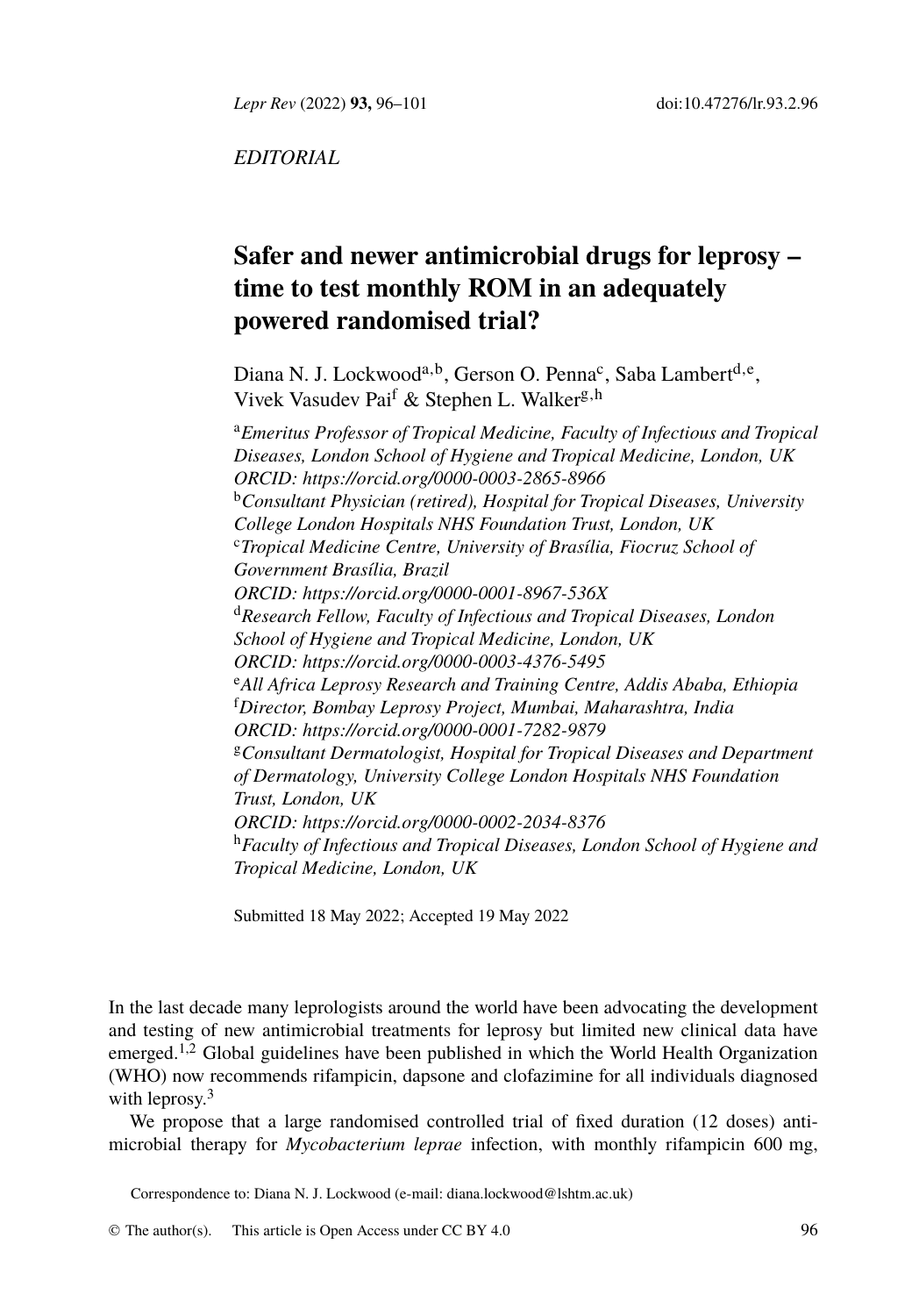ofloxacin 400 mg and minocycline 1[00](#page-4-2)mg (ROM) compared with standard WHO multi-drug therapy (MDT) (rifampicin, clofazimine and dapsone), be conducted in adults with multibacillary (MB) leprosy. [Ro](#page-4-4)bust evidence of efficacy of ROM from a well-designed clinical trial could simplify treatment, improve adherence and reduce the serious adverse effects, including mortality, associated with dapsone and clofazimine.

*M. leprae* infection has been treated with a two or three drug combination of rifampicin, dapsone and clofazimine since 1982. Rifampicin is the cornerstone of WHO MDT and is bactericidal against *M. leprae* when taken on a monthly basis in the WHO MDT regimen.<sup>4–6</sup> MDT has high cure rates of 99%, confirmed in observational studies with large follow-ups lasting over a decade in Bangladesh.<sup>7,8</sup> The reported relapse rate for participants taking 12 months MB MDT was zero in the Uniform Multidrug Therapy Regimen for Leprosy Patients (U-MDT) trial in Brazil. $9$ 

The undoubted success of MDT in treating *M. leprae* infection has [ove](#page-4-5)rshadowed the adverse effects associated with dapsone and clofazimine. Individuals with leprosy have not been studied or monitored systematically with respect to adverse effects and laboratory monitoring is not routinely done in many settings. The Global Leprosy Programme has recognised the need for improved pharmacovigilance and held a meeting about adverse effects caused by drugs used in l[epr](#page-4-6)osy in November 2021. National programme managers reported significant adverse effects associated with MDT. We need better adverse effect monitoring of dapsone and clofazimine in patients taking MDT to improve management and promote adherence. Lack of adherence to the dapsone and clofazi[min](#page-4-7)e components of WHO MDT has been suggested as a risk factor for the development of rifampicin resistance.<sup>10</sup>

The effect of dapsone on *M. leprae* is bacteriostatic. There are dose-dependent adverse effects associated with dapsone therapy, such as methaemoglobinaemia, bone marrow aplasia and haemolytic anaemia. Haemolysis [aff](#page-4-8)ected 90% of individuals in a prospective nested study of sixty participants in the U-MDT trial, 15% had abnormal liver function [tes](#page-4-9)ts, and 10% had epigastric pain and nausea.<sup>11</sup> In a prospective study in India of 176 patients taking MDT, Singh found that 45% of patients had an adverse effect to MDT, with 73 having an adverse effect to dapsone[, in](#page-4-10)cluding 46 with gastro-intestinal manifestations and haemolysis. Nine patients had to stop one of the drugs because of severe complications.<sup>12</sup>

Dapsone Hypersensitivity syndrome (DHS) st[art](#page-4-10)[s s](#page-4-11)ix weeks after commencing dapsone and manifests as exfol[iat](#page-4-10)[ive](#page-4-12) dermatitis associated with lymphadenopathy, hepatosplenomegaly, fever, and hepatitis, a[nd](#page-4-13) [ma](#page-4-14)y be fatal. Shen reported that deaths occurred most commonly in the second month after starting MDT.<sup>13</sup> A retrospective hospital study from Nepal of dapsone adverse effects reported five deaths in 40 individuals diagnosed with DHS.<sup>14</sup>

A systematic review of the adverse effects associated with dapsone in leprosy patients found 114 publications on dapsone adverse effects and 11 reports on DHS with a fatality rate of 11.24%.<sup>15</sup>

Leprosy patients in China and Papua, Indonesia with the HLA-B∗13:01 genotype have been shown to be at a higher risk of developing DHS.<sup>15,16</sup> It occurs in  $0.5-3.6\%$  of individuals treated with dapsone.15,17 Agranulocytosis, hepatitis, and cholestatic jaundice occur rarely with dapsone therapy.<sup>18–20</sup> The role of dapsone to treat leprosy should be reappraised.

Clofazimine is a red dye with a weakly bactericidal action against *M. leprae* and its role in MDT is to prevent the development of drug resistance to rifampicin. High drug concentrations are found in the intestinal mucosa, mesenteric lymph nodes, and body fat. The commonest adverse effect is skin discoloration, ranging from red to purple-black, with the degree of discoloration depending on the dosage. The pigmentation usually fades within 6–12 months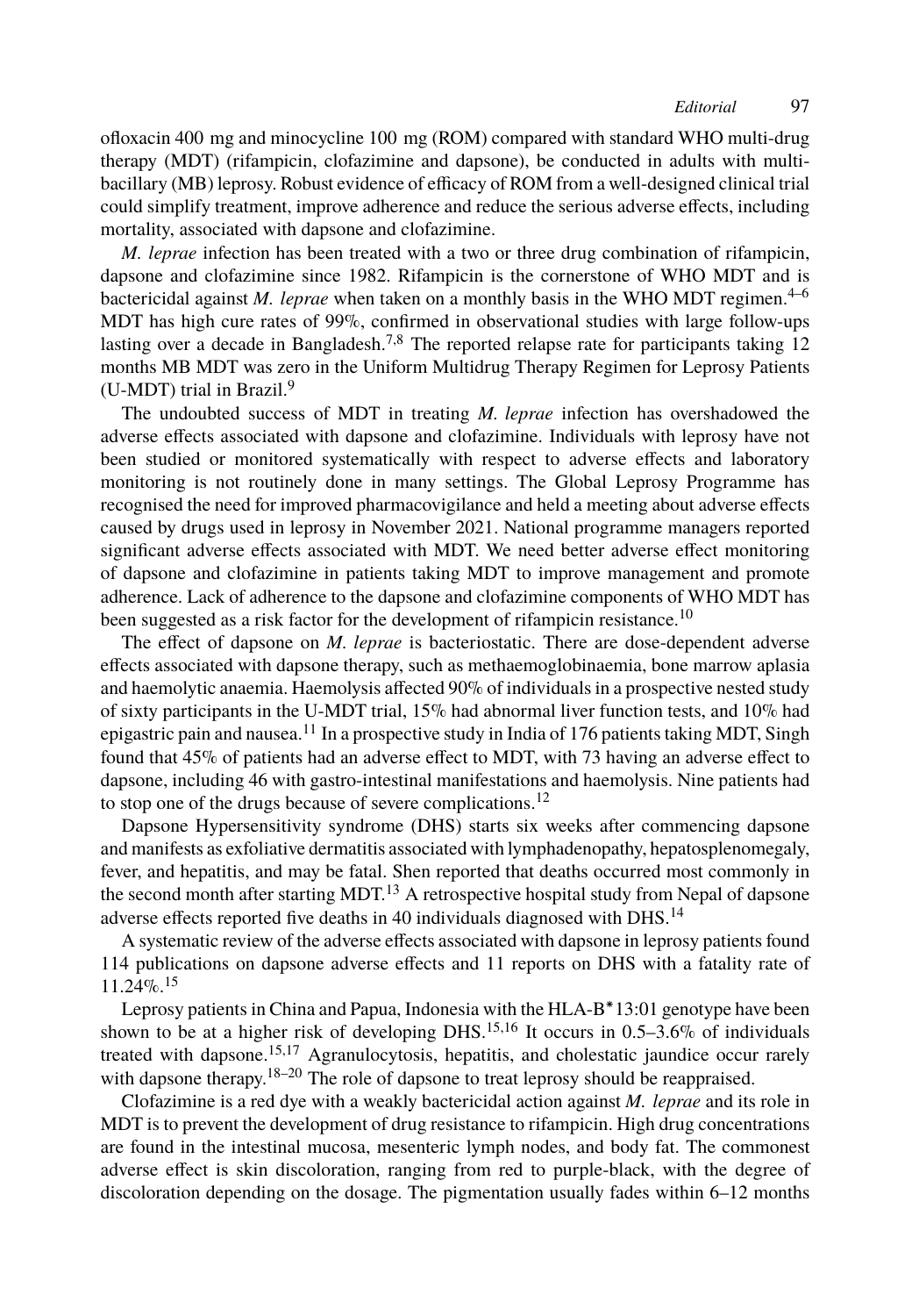of stopping clofaz[im](#page-4-7)ine, although traces of discoloration may remain for up to four years. The skin discoloration associated with clofazimine is distressing, stigmatising and discloses the diagnosis [to](#page-5-0) those who are aware of this adverse effect.

Few studies report the extent of adverse effects seen with clofazimine. Deps found 18 of 194 patients in a retrospective study had clofazimine skin reactions.<sup>21</sup> Singh reported  $24\%$ of those treated with MB MDT had clofazimine adverse effects, 30% had gastro-intestinal adverse effects, two had a severe skin reaction and one case of haematemesis. The authors did not report the frequency of the skin discolouration and ichthyosis caused by clofazimine but described them as common but "minor" adverse e[ffec](#page-5-1)ts, because they were not a cause for stopping the drug.<sup>12</sup> Other adverse effects include: dry eyes; eye discolouration, discoloration of body fluids, visual impairment, hair colour changes, photosensitive reactions and splenic infarction.[22](#page-5-2)

Clofazimine is said to protect against the develop[m](#page-5-3)[ent](#page-5-4) of erythema nodosum leprosum (ENL) but there is little evidence to support this. A prospective double-blind study has been done comparing 100 patients randomly allocated to either 100 [mg](#page-5-5) daily clofazimine or placebo for 12 months after completion of 12 months MBMDT. The outcome measures used were ENL severity scores, total steroid [in](#page-5-6)take, incidence of new ENL episodes and duration of episodes. None of the differences were statistically significant.<sup>23</sup>

Leprosy antimicrobial regime[ns](#page-5-7) without dapsone have been studied including six or 12 doses of monthly ROM. Ofloxacin and minocycline have bactericidal activity against *M. leprae*. <sup>24</sup> There is evidence that other agents such as rifapentine, moxifloxacin and bedaquiline may have more potent bactericidal effects.<sup>25,26</sup>

A systematic review conducted in 2010 assessed six studies comparing R[OM](#page-4-13) with WHO MDT, although only two compared monthly doses of ROM.<sup>27</sup> A second systematic review conducted in 2018 identified one further study of monthly ROM compared to WHO MDT in paucibacillary (PB) patients.<sup>28</sup> Kumar *et al.* randomly allocated 268 patients to either ROM or MDT, for six months with cure rates of 99% for the ROM-6 (ROM given at 4 weekly intervals), and 97% for t[he](#page-5-8) PB-MDT group.<sup>29</sup> Ten individuals relapsed over the 5–8 year follow up, showing that ROM and PB-MDT have similar cure and relapse rates. The rate of adverse effects was much lower in those receiving ROM, which is a significant benefit. A small cohort of 19 individuals with MB leprosy (although only one was slit-skin smear positive) who completed 12 monthly doses, improved and did not require further antimicrobial therapy.<sup>18</sup>

Only two small studies have been conducted using multiple doses of ROM in individuals with lepromatous leprosy (LL). Villahermosa *et al.* conducted a study in the Philippines that compared 21 individuals [with](#page-5-9) borderline lepromatous leprosy  $(n = 8)$  and LL  $(n = 13)$ . These participants were given either observed monthly ROM ( $n = 10$ ) or WHO MB-MDT ( $n = 11$ ), for 24 months.<sup>30</sup> The participants who received ROM had a mean bacterial index (BI) of 4 (range 2.7–5.1) at entry to the study, which fell to 1.18 (range 0–3.5) at the end. The participants allocated to WHO MB-MDT had a similar decline in BI. Skin lesions improved, as did the histological appearance of skin biopsies during treatment. Another small study with 20 participants conducted in Brazil had a similar design, allocating participants, most of whom had LL leprosy, to either 24 monthly doses of ROM or WHO MB-MDT for 24 months. Both groups had a similar fall in BI (3.5–2.5) as well as similar clinical and histological improvements.<sup>31</sup> In the study by Villahermosa *et al.*, the BI continued to fall after the completion of antibiotic treatment and no relapses were recorded during the subsequent 64 months. No toxicities were recorded in patients receiving ROM, whereas all patients on WHO MB-MDT developed clofazimine pigmentation.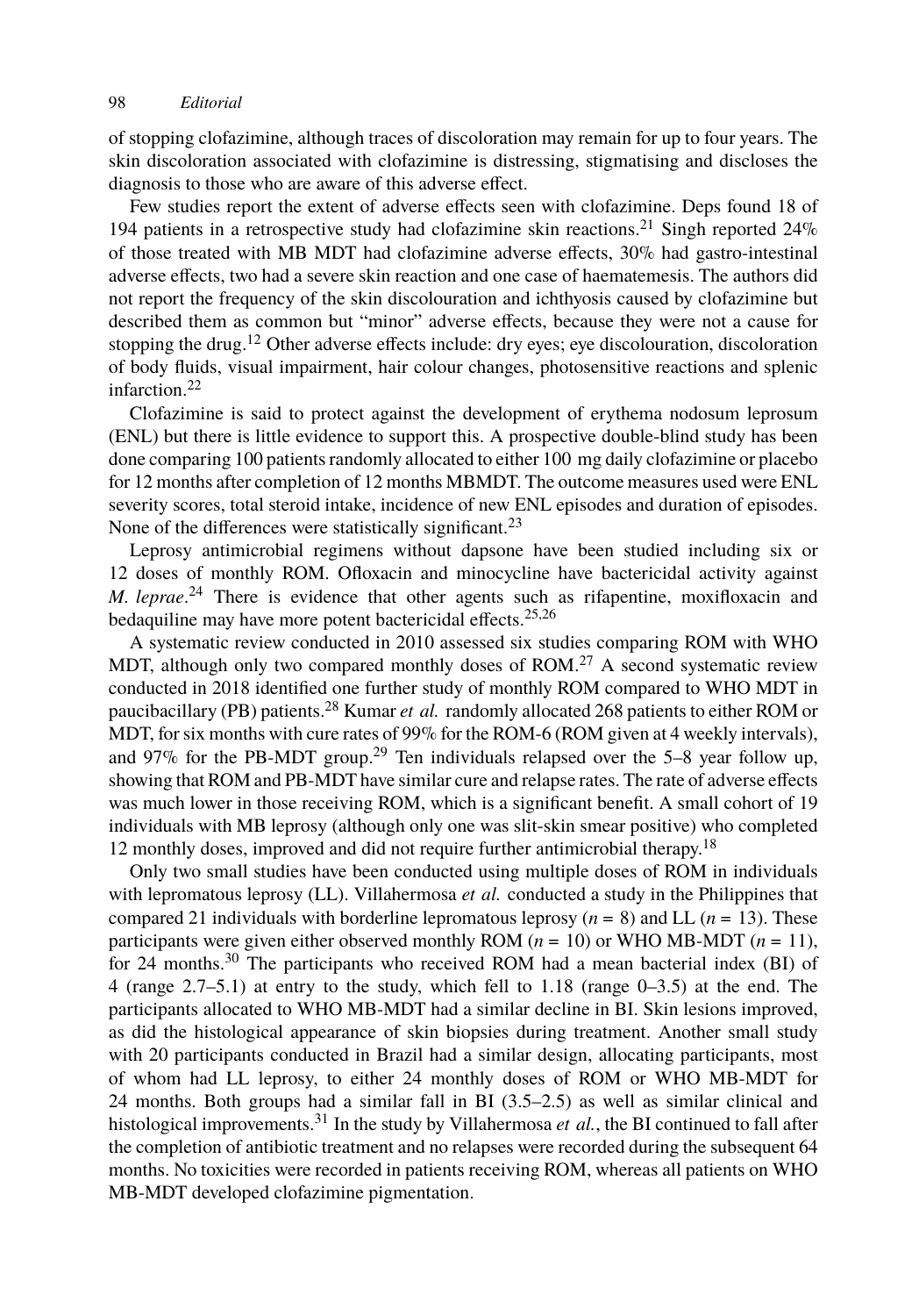Many patients do not complete MDT. There have been few systematic studies of adherence to MDT. One study in North India registered a non-adherence rate of[28](#page-5-10).8%, with a rate of 34.0% for MB patients; similar rates were reported in Cebu, Philippines.<sup>32,33</sup> A study from Hyderabad, India, found that only 50% of patients who were attending clinics had dapsone metabolites in their urine or indicated their adherence with leprosy treatment on a questionnaire.34,35

The challenges of adverse effects and lack of adherence support the need for alternative antimicrobial treatment such as ROM. The U-MDT study in Brazil in newly diagnosed MB patients comparing 12 months MDT with 6 months MDT had four main outcomes: bacilla[ry](#page-5-10) index trend, relapse rates, frequency of reactions and disability progression. A trial with similar design comparing 12 months MB-MDT with ROM could be undertaken.<sup>9,36</sup>

A large multi-centre randomised controlled trial using an equivalence study design comparing twelve months MDT and twelve-monthly doses of ROM (ROM-12) for individuals newly diagnosed with MB leprosy, could be designed. This would determine whether the treatments are similar. We predict that the clinical improvement and relapse rate would be similar for the two groups but that those receiving ROM would experience fewer adverse effects and have higher rates of treatment completion. The primary outcomes of the trial should include cure and relapse rates as well as frequency of adverse events and acceptability of treatment.<sup>36</sup> This is challenging because it requires lengthy periods of follow-up. The U-MDT trial had a follow-up period of seven years. The trial would provide an opportunity to systematically assess improvement in skin lesions, incidence of reactions, long term outcomes in nerve functio[n i](#page-5-11)mpairment and disability progression after completion of antimicrobial therapy. Collaboration with individuals who have received antimicrobial treatme[nt f](#page-5-12)or leprosy would guide important person reported outcome measures. WHO MDT is provided by donation an[d](#page-4-15) cost effectiveness analyses would be important evidence to guide policy decisions. It is hard to envisage significant challenges in operationalising monthly antibacterial therapy for leprosy, but this would need to be assessed.

We recognise that fluoroquinolones in daily doses, are associated with rare, severe adverse effects and caution must be used in the elderly, individuals with pre-existing neuropathy and those taking corticosteroids all of which may be relevant in individuals diagnosed with leprosy.<sup>37</sup> Dyspigmentation associated with minocycline has not been reported in monthly dose regimens outlined above although it has been when ta[ken](#page-4-5) daily.<sup>38</sup> Fluroquinolones and minocycline are recommended by WHO for the treatment of drug resistant leprosy.<sup>3</sup> Consideration also needs to be given to the treatment of leprosy during pregnancy, in women who are breastfeeding and children in whom these drugs are contraindicate[d.](#page-5-13)

Monitoring for adverse effects of MDT is important, but there are antimicrobials available with better adverse effect profiles, greater acceptability and more bactericidal activity against *M. leprae* than both dapsone and clofazimine. Individuals affected by leprosy deserve access to the safest and most effective antimicrobial therapy available. The leprosy community should place the assessment of safe and effective antimicrobial regimes on the research agenda. There is a debate to be had about the components of such new regimes.<sup>10</sup> Moxifloxacin, which has a longer half-life than ofloxacin, could be used as the fluoroquinolone component as proposed in the PEP++ research study for chemoprophylaxis, although in that study it was eventually replaced by clarithromycin, which has a safer profile for use in children.<sup>39</sup> Bedaquiline is currently being assessed with respect to efficacy and safety in individuals with MB leprosy in Brazil.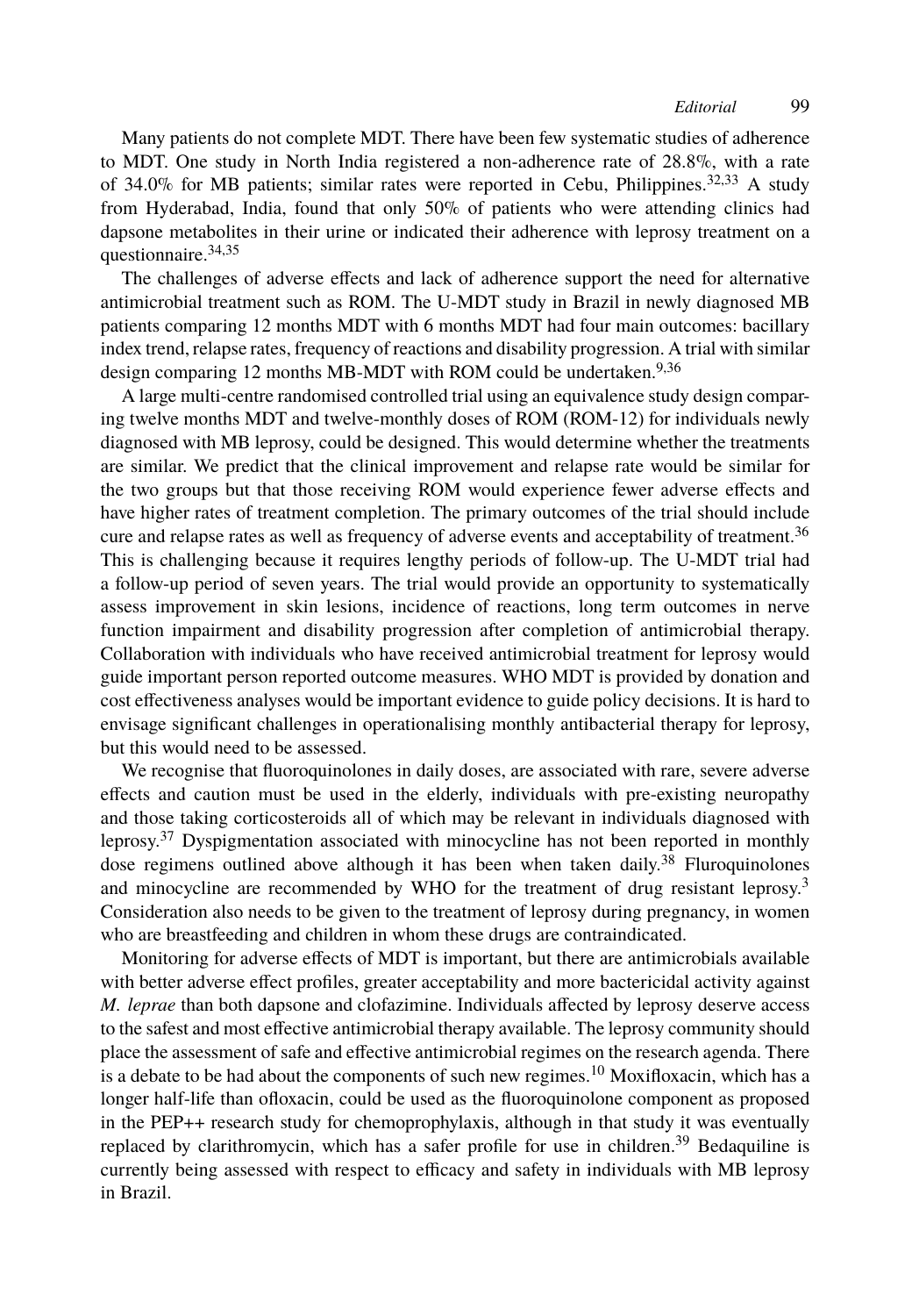Finally, we must recognize the benefits that MDT has brought to individuals affected by leprosy. Nevertheless, it is time to gather evidence about newer safe, acceptable and effective antimicrobial regimes to prevent exposure of individuals with leprosy to the distressing and life-threatening adverse effects of dapsone and clofazimine.

# **Conflict of interests**

We have no conflicts of interest to declare.

## **References**

- $1$  Lockwood DN, Cunha Mda G. Developing new MDT regimens for MB patients; time to test ROM 12 month regimens globally. *Lepr Rev*, 2012; **83**(3): 241–244.
- <sup>2</sup> Gelber RH, Grosset J. The chemotherapy of leprosy: an interpretive history. *Lepr Rev*, 2012; **83**(3): 221–240.
- <span id="page-4-15"></span><sup>3</sup> *Guidelines for the diagnosis, treatment and prevention of leprosy*. New Delhi: World Health Organisation, Regional Office for S-E Asia, 2018.
- <span id="page-4-0"></span><sup>4</sup> Yawalkar SJ, McDougall AC, Languillon J, Ghosh S, Hajra SK, Promolla DV, Tonello CJ *et al.* Once-monthly rifampicin plus daily dapsone in initial treatment of lepromatous leprosy. *The Lancet*, 1982; **1**(82–83): 1199– 1202.
- <sup>5</sup> Levy L, Shepard CC, Fasal P. The bactericidal effect of rifampicin on M. leprae in man: a) single doses of 600, 900 and 1200 mg; and b) daily doses of 300 mg. *Int J Lepr Other Mycobact Dis*, 1976; **44**(1–2): 183–187.
- <span id="page-4-1"></span><sup>6</sup> WHO. Chemotherapy of leprosy for control programmes. WHO, Tech Rep Ser, 675, 1982.
- <span id="page-4-2"></span><sup>7</sup> Butlin CR, Pahan D, Maug AKJ, Withington S, Nicholls P, Alam K *et al.* Outcome of 6 months MBMDT in MB patients in Bangladesh – preliminary results. *Lepr Rev*, 2016; **87**(2): 171–182.
- <span id="page-4-3"></span><sup>8</sup> Butlin CR, Aung KJM, Withington S, Nicholls P, Alam K. Levels of disability and relapse in Bangladeshi MB leprosy cases, 10 years after treatment with 6m MB-MDT. *Lepr Rev*, 2019; **90**(4): 388–398.
- <span id="page-4-4"></span><sup>9</sup> Penna GO, Buhrer-Sekula S, Kerr LRS, Stefani MMA, Rodrigues LC, de Araujo MG *et al.* Uniform multidrug therapy for leprosy patients in Brazil (U-MDT/CT-BR): results of an open label, randomized and controlled clinical trial, among multibacillary patients. *PLoS Negl Trop Dis*, 2017; **11**(7): e0005725.
- <span id="page-4-5"></span><sup>10</sup> Ji B, Grosset J. Combination of rifapentine-moxifloxacin-minocycline (PMM) for the treatment of leprosy. *Lepr Rev*, 2000; **71**(Suppl): S81–S87.
- <span id="page-4-6"></span><sup>11</sup> Goncalves Hde S, Pontes MA, Buhrer-Sekula S, Cruz R, Almeida PC, Moraes ME *et al.* Brazilian clinical trial of uniform multidrug therapy for leprosy patients: the correlation between clinical disease types and adverse effects. *Mem Inst Oswaldo Cruz*, 2012; **107**(Suppl 1): 74–78.
- <span id="page-4-7"></span><sup>12</sup> Singh H, Nel B, Dey V, Tiwari P, Dulhani N. Adverse effects of multi-drug therapy in leprosy, a two years' experience (2006–2008) in tertiary health care centre in the tribal region of Chhattisgarh State (Bastar, Jagdalpur). *Lepr Rev*, 2011; **82**(1): 17–24.
- <span id="page-4-8"></span><sup>13</sup> Shen J, Yan L, Yu M, Li J, Yu X, Zhang G. Six years' follow-up of multibacillary leprosy patients treated with uniform multi-drug therapy in China. *Int J Dermatol*, 2015; **54**(3): 315–318.
- <span id="page-4-9"></span><sup>14</sup> Pandey B, Shrestha K, Lewis J, Hawksworth RA, Walker SL. Mortality due to dapsone hypersensitivity syndrome complicating multi-drug therapy for leprosy in Nepal. *Trop Doct*, 2007; **37**(3): 162–163.
- <span id="page-4-10"></span>15 Zhang FR, Liu H, Irwanto A, Fu XA, Li Y, Yu GQ et al. HLA-B<sup>\*</sup>13:01 and the dapsone hypersensitivity syndrome. *N Engl J Med*, 2013; **369**(17): 1620–1628.
- <span id="page-4-11"></span><sup>16</sup> Krismawati H, Irwanto A, Pongtiku A, Irwan ID, Maladan Y, Sitanggang YA *et al.* Validation study of HLA-B ∗13:01 as a biomarker of dapsone hypersensitivity syndrome in leprosy patients in Indonesia. *PLoS Negl Trop Dis*, 2020; **14**(10): e0008746.
- <span id="page-4-12"></span><sup>17</sup> Lorenz M, Wozel G, Schmitt J. Hypersensitivity reactions to dapsone: a systematic review. *Acta Derm Venereol*, 2012; **92**(2): 194–199.
- <span id="page-4-13"></span><sup>18</sup> Silva IM, Oliveira CA, Guedes WR, Oliveira BB, Oliveira DA, Guedes Filho G. Agranulocytosis induced by multidrug therapy in leprosy treatment: a case report. *Braz J Infect Dis*, 2009; **13**(2): 158–160.
- <sup>19</sup> Satarasinghe RL, Jayawardana MA, De Silva GV, Murugathas S, Riyaaz AA, Wickrmasingha UD *et al.* Total agranulocytosis caused by dapsone therapy for tuberculoid leprosy – an unappreciated serious side effect of anti-leprosy treatment with clinical implications. *Drug Metab Drug Interact*, 2009; **24**(2–4): 325–329.
- <span id="page-4-14"></span><sup>20</sup> Guragain S, Upadhayay N, Bhattarai BM. Adverse reactions in leprosy patients who underwent dapsone multidrug therapy: a retrospective study. *Clin Pharmacol*, 2017; **9**: 73–78.
- <sup>21</sup> Deps PD, Nasser S, Guerra P, Simon M, Birshner Rde C, Rodrigues LC. Adverse effects from multi-drug therapy in leprosy: a Brazilian study. *Lepr Rev*, 2007; **78**(3): 216–222.